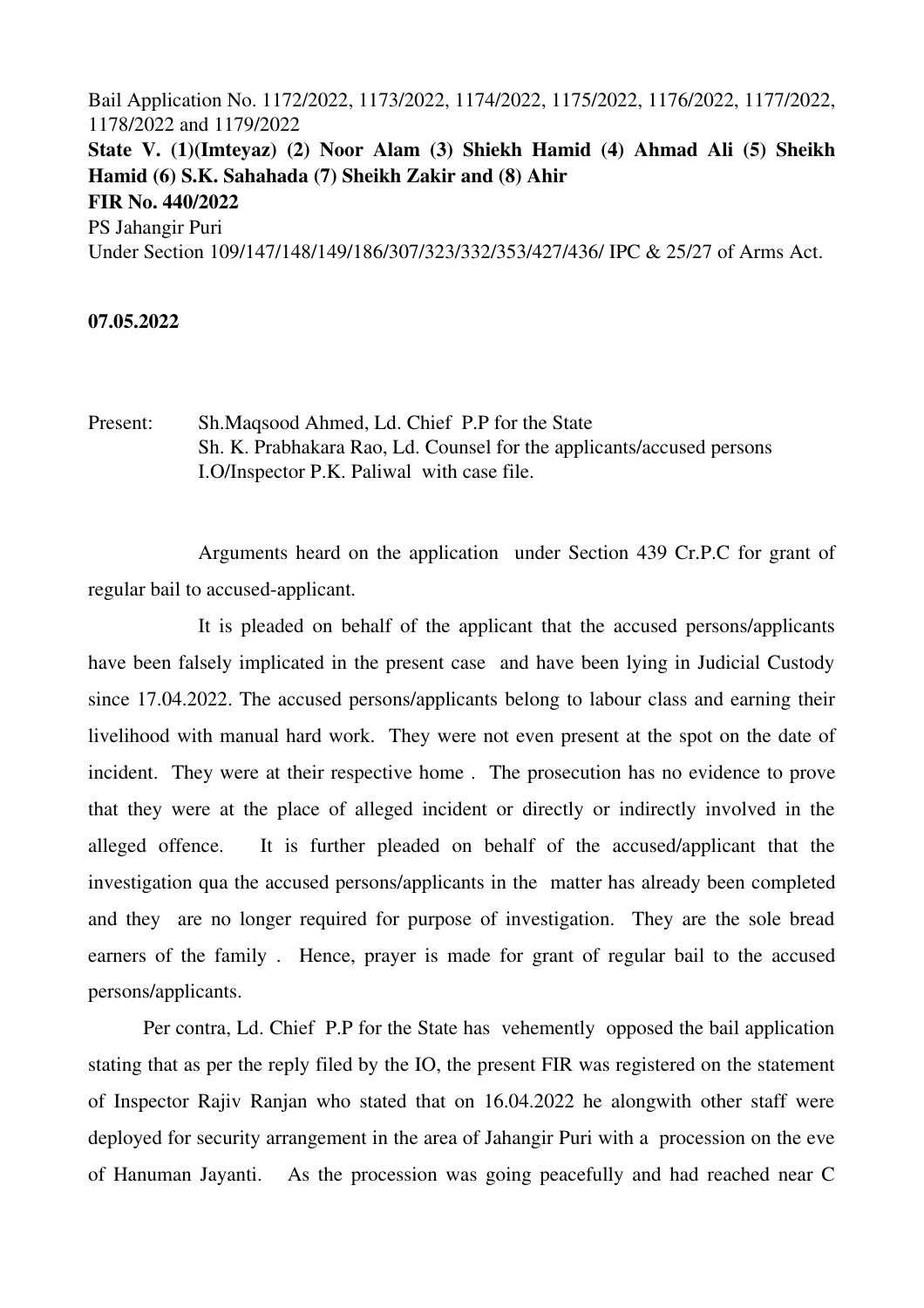Block Jama Masjid at about 6:00 p.m, one person namely Ansar alongwith his associates came and started arguing with members of procession which resulted in stampede and stone-pelting. The police tried to control the situation and disperse the crowd by resorting to tear shells and firing in the air. Rioters caused injuries to 8 police personnel including SI Meda Lal who sustained bullet injury in his left forearm. The rioters damaged the vehicles and set on fire a scooty. Later on, the investigation of the case was transferred to Crime Branch. During the investigation, around 30 persons were arrested and three CCLs were apprehended. On the basis of CCTV footage and statement of eye-witnesses, accused persons/applicants was arrested on 17.04.2022.  *The other witnesses are being motivated to come forward to give their version, but they are not coming forward as the accused/applicant and other culprits are known criminals in the area.* The investigation of the case is still going and chargesheet is yet to be filed.

It is further submitted by Ld. Chief PP for the State that on the day of incident, three processions were carried out in the area of Jahangir Puri celebrating the Hanuman Jayanti. The last procession was though not having any permission and while the said procession was passing through, the unfortunate riots between two communities took place. The investigation is still at initial stage and witnesses are regularly receiving threats .

## Heard and considered.

The accused persons/applicants herein have been identified on the basis of CCTV footage recorded on the day of incident and has also been identified by eye-witnesses. The statements of eye witnesses have been recorded u/s 161 CrPC .The material investigation in the present case is still underway and several offenders who were involved in the said unfortunate riots are yet to be apprehended. The apprehension has been expressed by the prosecution that the public witnesses will not come forward as the rioters are known criminal of the area. Therefore, the apprehension of threatening/influencing the witnesses cannot be ruled at this stage, if the accused/applicant is enlarged on bail at this stage. The chargesheet is yet to be filed. The allegations are serious against the accused/applicant.

In view of the above facts and circumstances of the case, I am of the considered view that no ground is made out for grant of bail to accused